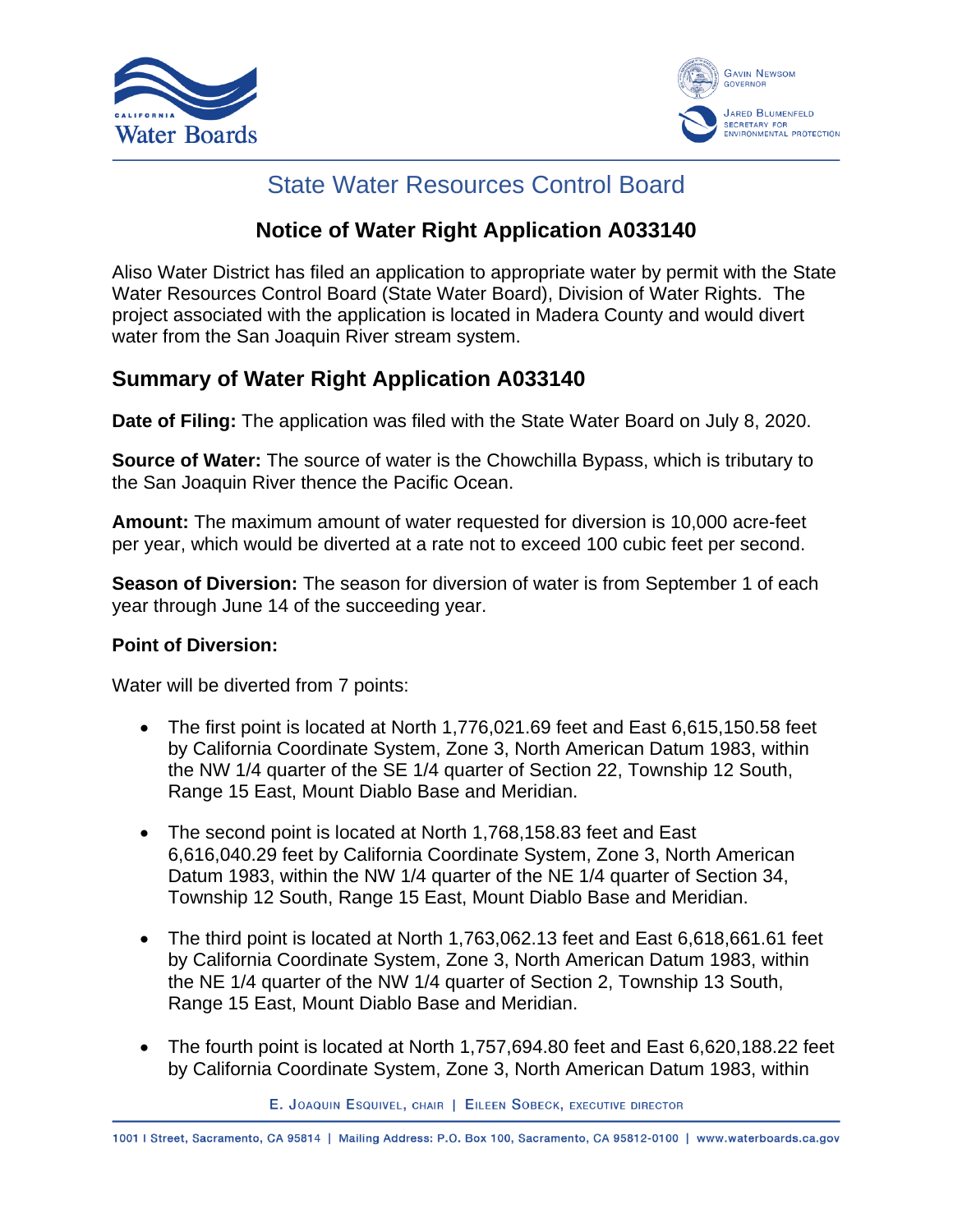the SW 1/4 quarter of the SE 1/4 quarter of Section 2, Township 13 South, Range 15 East, Mount Diablo Base and Meridian.

- The fifth point is located at North 1,752,157.15 feet and East 6,618,290.87 feet by California Coordinate System, Zone 3, North American Datum 1983, within the NE 1/4 quarter of the NW 1/4 quarter of Section 14, Township 13 South, Range 15 East, Mount Diablo Base and Meridian.
- The sixth point is located at North 1,747,169.96 feet and East 6,619,664.55 feet by California Coordinate System, Zone 3, North American Datum 1983, within the SW 1/4 quarter of the SE 1/4 quarter of Section 14, Township 13 South, Range 15 East, Mount Diablo Base and Meridian.
- The seventh point is located at North 1,742,113.38 feet and East 6,623,899.43 feet by California Coordinate System, Zone 3, North American Datum 1983, within the SE 1/4 quarter of the SW 1/4 quarter of Section 24, Township 13 South, Range 15 East, Mount Diablo Base and Meridian.

**Purpose of Use:** The purpose of use for water is irrigation.

**Place of Use:** The place of use for water is 26,042 acres of agricultural lands within the Applicant's service area as shown on the map filed with the State Water Board.

### **Procedure for Filing Protests**

Pursuant to Water Code section 1330, any interested person may file a protest against the approval of the subject application. Protests must be received by the Division of Water Rights by **4:30 p.m.** on July 5, 2021, with copy provided to the applicant. The State Water Board may, for good cause shown, allow additional time to file a protest. For more information regarding protests, please refer to the following web page:

[https://www.waterboards.ca.gov/waterrights/water\\_issues/programs/applications/docs/p](https://www.waterboards.ca.gov/waterrights/water_issues/programs/applications/docs/protests.pdf) [rotests.pdf](https://www.waterboards.ca.gov/waterrights/water_issues/programs/applications/docs/protests.pdf)

### **Contact Information**

Please direct all requests and inquiries regarding this notice to Shelby Witherby at (916) 323-4642 or [Shelby.Witherby@waterboards.ca.gov.](mailto:Shelby.Witherby@waterboards.ca.gov) Written correspondence should be addressed to: State Water Resources Control Board, Division of Water Rights, Attn: Shelby Witherby, P.O. Box 2000, Sacramento, CA 95812-2000.